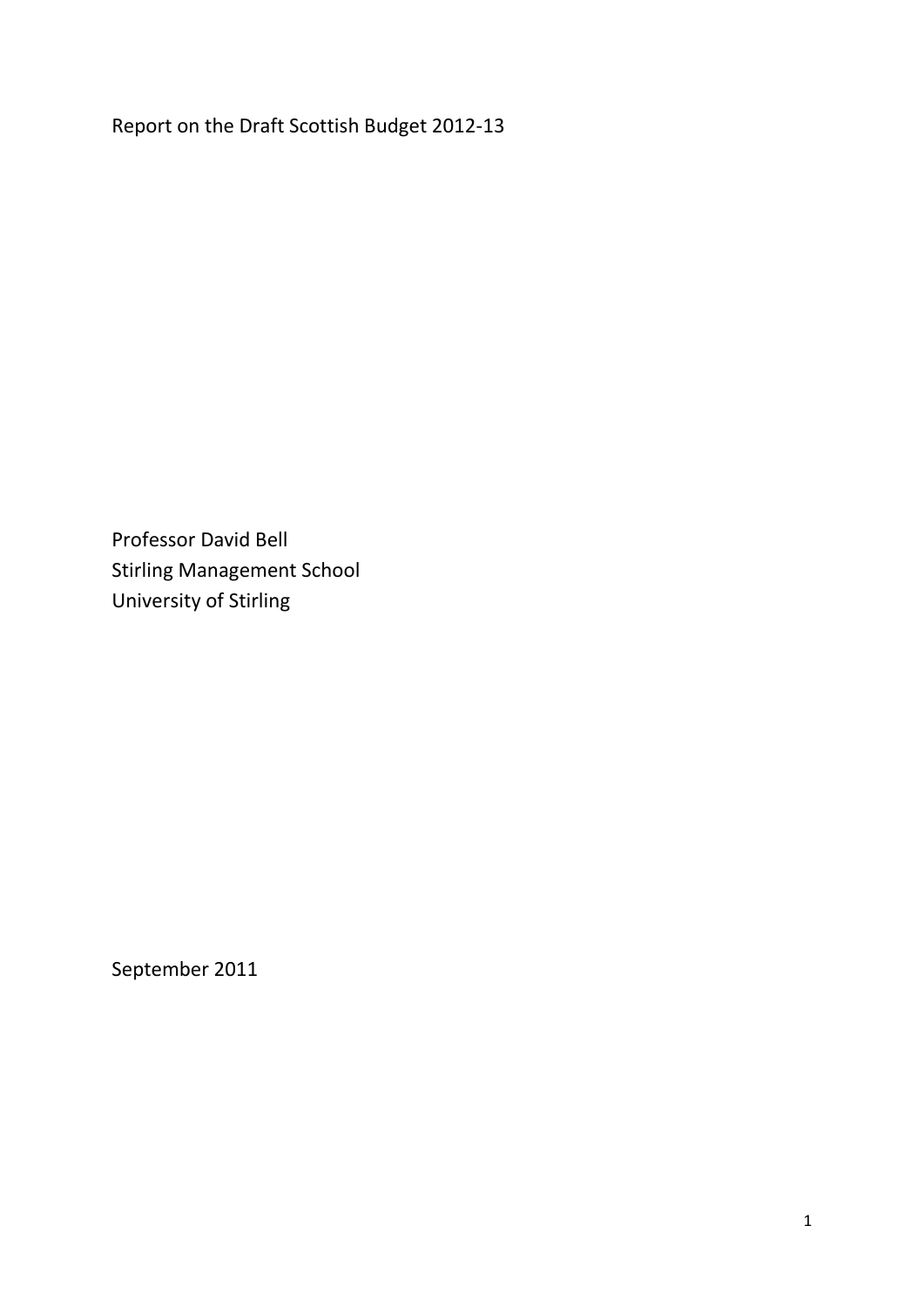# **Contents**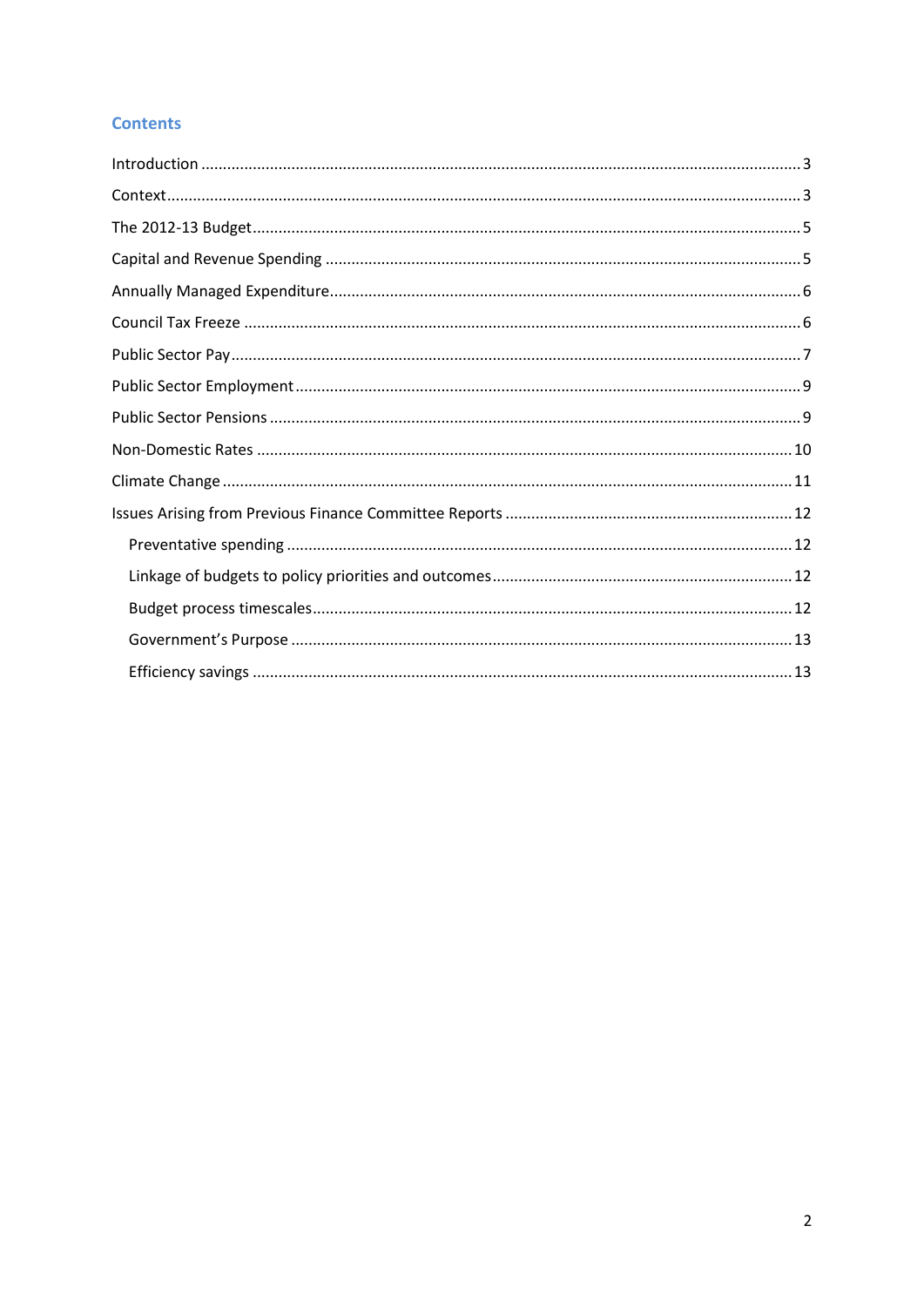## <span id="page-2-0"></span>**Introduction**

This report has been prepared for the Finance Committee of the Scottish Parliament. It analyses the 2012-13 Draft Budget and Spending Review.

## <span id="page-2-1"></span>**Context**

The 2012-13 Scottish Budget is set against a world of increasing economic uncertainty. There are significant risks of further financial collapse along the lines of 2008. This would inevitably impact significantly on the Scottish economy, increasing the likelihood of a further recession. The performance of the Scottish economy since 2008 has been weak, but not nearly as bad as that of some other developed countries.

Figure 1 shows that the Scottish labour market has performed comparatively well since the beginning of the recession. Figure 1 gives the percentage change in employment since the first quarter of 2008. This is generally accepted as the period when the recession started in most countries. Figure 1 shows that Scottish employment increased between early 2008 and mid-2011. This compares well with many European countries and particularly those that have been affected by large scale financial difficulties. It is also better than the UK as a whole.



## **Figure 1: Change in Employment (Per cent) Since 2008 Q1**

## Source: OECD and ONS

However, although the labour market performed reasonably, growth has been relatively weak. Figure 2 shows the percentage change in output since the first quarter of 2008. The level of output in Scotland at the start of 2011 was more than 4% below its value at the start of 2008. The combination of increasing employment and falling output suggests that productivity in Scotland, already low by international standards, has further declined.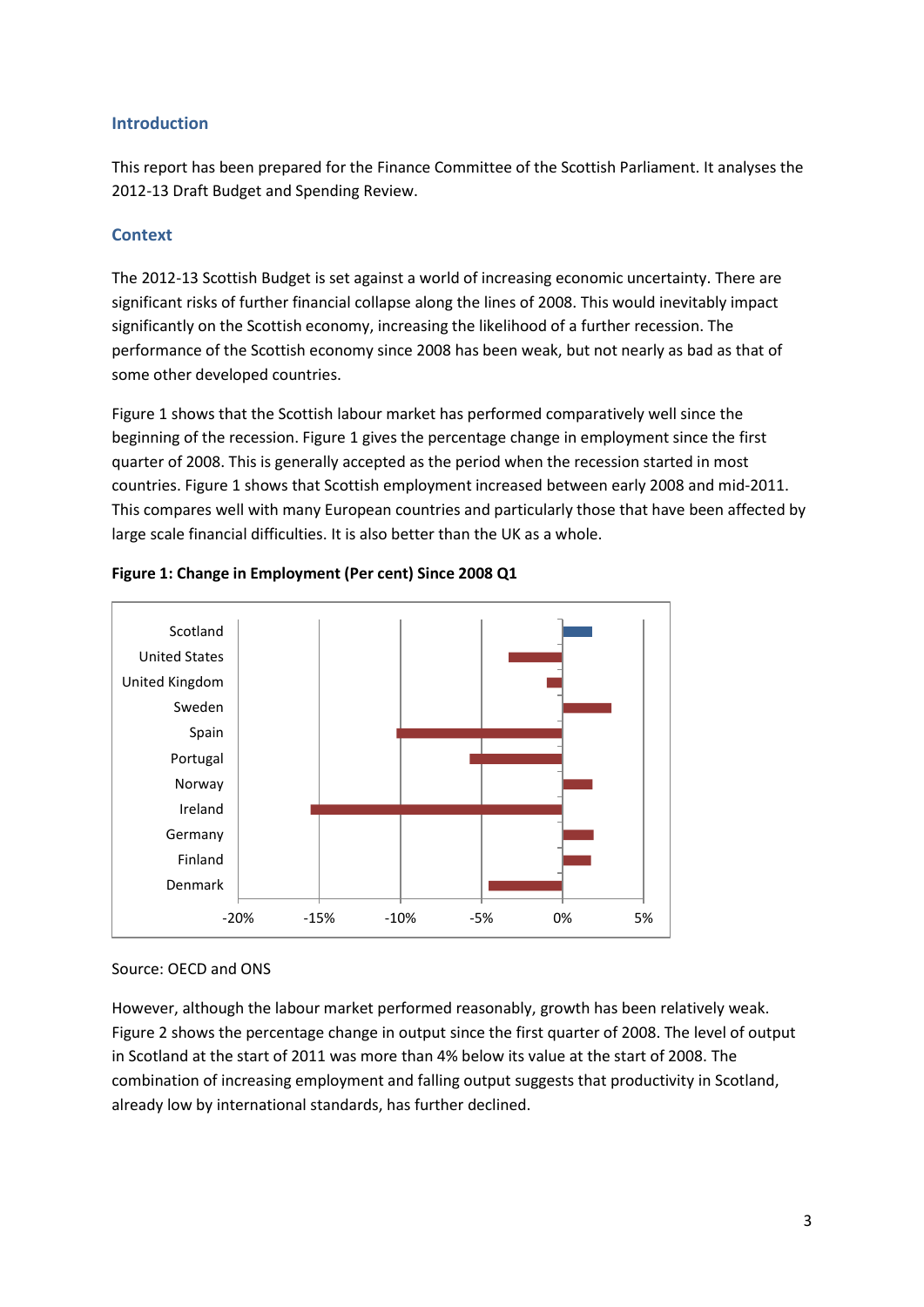The Scottish jobs market has performed somewhat better than the rest of the UK and other parts of Europe since the beginning of the recession. On the other hand, the economy has notably failed to recover to 2008 levels of output.



**Figure 2: Change in Output since 2008 Q1**

Source: OECD and Scottish Government

 $\overline{a}$ 

Comparing UK spending deficit reduction plans with those of other countries, the Institute for Fiscal Studies (IFS) has argued that: "There is no escaping the fact that the UK was affected relatively badly by the crisis and the government's plans will need to be harsher than those of most other advanced economies if we do not want the UK to remain with relatively high levels of public sector borrowing"<sup>1</sup>

However, the medicine may have been rather harsh, particularly when growth is stagnating around the world. Reviewing public sector borrowing data for August 2011, Rowena Crawford of the IFS commented that "The bad news is that, for a third consecutive month, tax receipts have been weak. The latter increasingly suggests that borrowing this year could overshoot the official forecast. That said, with only five months of data currently available, much uncertainty remains. A significant pickup in tax receipts over the coming months or an undershoot on investment spending could lead to the OBR's forecast still proving correct, but it is also possible that the deficit this year could even exceed the deficit last year."<sup>2</sup> This suggests that the outcome of the current austerity programme, as measured by its effectiveness in actually reducing the debt, is subject to considerable doubt.

If the UK does not achieve its deficit reduction objectives, it is not clear what the policy response from the UK government will be. Though unlikely, there could be a slowing down in the rate at which austerity measures are introduced. This would inevitably affect the profile of public spending in Scotland over the Spending Review period.

<sup>1</sup> [How Does the UK Fiscal Consolidation Compare?,](http://www.ifs.org.uk/publications/5693) Institute for Fiscal Studies, 2011

<sup>&</sup>lt;sup>2</sup> [Rowena Crawford, Institute for Fiscal Studies, commenting on the August 2011 UK borrowing data](http://www.ifs.org.uk/publications/5694)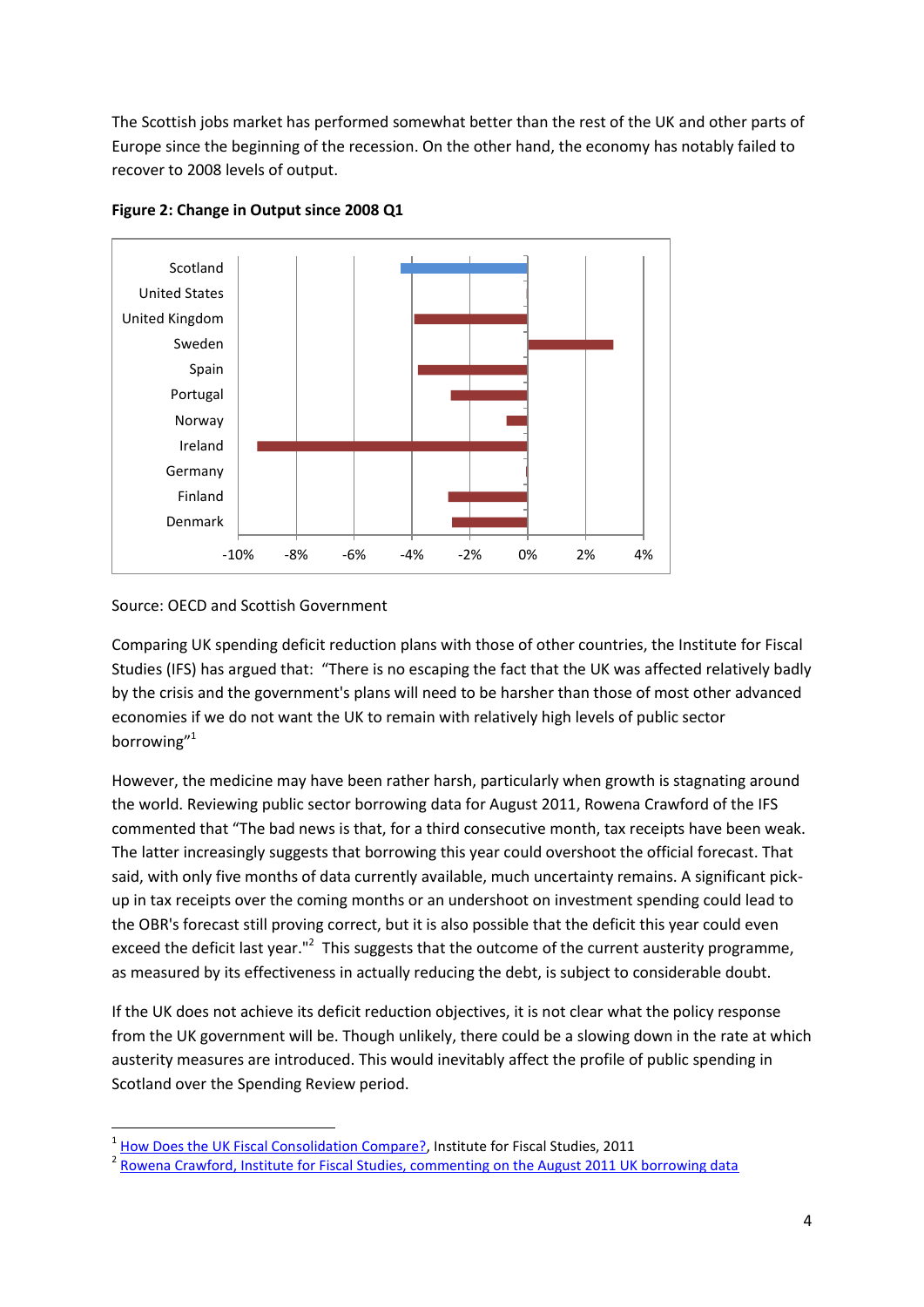## <span id="page-4-0"></span>**The 2012-13 Budget**

The 2011 Scottish Spending Review and 2012-13 Draft Budget lays out the value of Total Managed Expenditure (TME), Departmental Expenditure Limits (DEL) and Annually Managed Expenditure (AME) for Scotland from 2011-12 to 2014-15. These aggregates are close to expectations. This is due to the April 2011 UK budget not deviating significantly from the previously announced UK Spending Review figures. Consequently, the magnitude of Barnet consequentials arising from the 2011 UK budget is small and the aggregates listed in the Scottish Spending Review do not deviate substantially from those announced in the UK Spending Review 2010.

This is confirmed by Table 1, which shows that the estimated size of the resource and capital budgets for the spending review period has changed little since January 2011 when Mr Swinney, the Cabinet Secretary, offered indicative spending plans for the Spending Review period to the Finance Committee.

|              |                   | 2011-12  | 2012-13  | 2013-14  | 2014-15  |
|--------------|-------------------|----------|----------|----------|----------|
|              | <b>Resource</b>   |          |          |          |          |
|              | Indicative        | 25,400.7 | 25,642.9 | 25,929.3 | 26,206.9 |
|              | DB                | 25,400.6 | 25,788.4 | 26,079.4 | 26,286.6 |
|              | Difference        | $-0.1$   | 145.5    | 150.1    | 79.7     |
|              |                   |          |          |          |          |
| Capital      |                   |          |          |          |          |
|              | IB                | 2,606.6  | 2,536.0  | 2,299.0  | 2,380.0  |
|              | DB                | 2,606.7  | 2,471.4  | 2,238.4  | 2,319.6  |
|              | <b>Difference</b> | 0.1      | $-64.6$  | $-60.6$  | $-60.4$  |
|              |                   |          |          |          |          |
| <b>Total</b> |                   |          |          |          |          |
|              | IB                | 28,007.3 | 28,178.9 | 28,228.3 | 28,586.9 |
|              | DB                | 28,007.3 | 28,259.8 | 28,317.8 | 28,606.2 |
|              | <b>Difference</b> | 0.0      | 80.9     | 89.5     | 19.3     |

|  | Table 1: differences between indicative budget (January 2011) and draft budget (September 2011) |
|--|-------------------------------------------------------------------------------------------------|
|--|-------------------------------------------------------------------------------------------------|

Source: SPICE

Table 2 shows that the differences are of a second-order magnitude, implying that estimates of Scottish Government budgets for the next four years have been stable since the UK Spending Review 2010. As suggested above, these plans are likely to remain in force so long as Britain's economic recovery is not driven substantially off course by external instability.

## <span id="page-4-1"></span>**Capital and Revenue Spending**

The real value of Scotland's DEL allocation will decline by 12.3% over the Spending Review period. This assertion is based on the UK GDP deflator, which is subject to change. This is partly due to inflation being somewhat higher than expected. In November 2010, the Office of Budget Responsibility forecast that prices would increase by 11.2% between 2010 and 2015. By March 2011,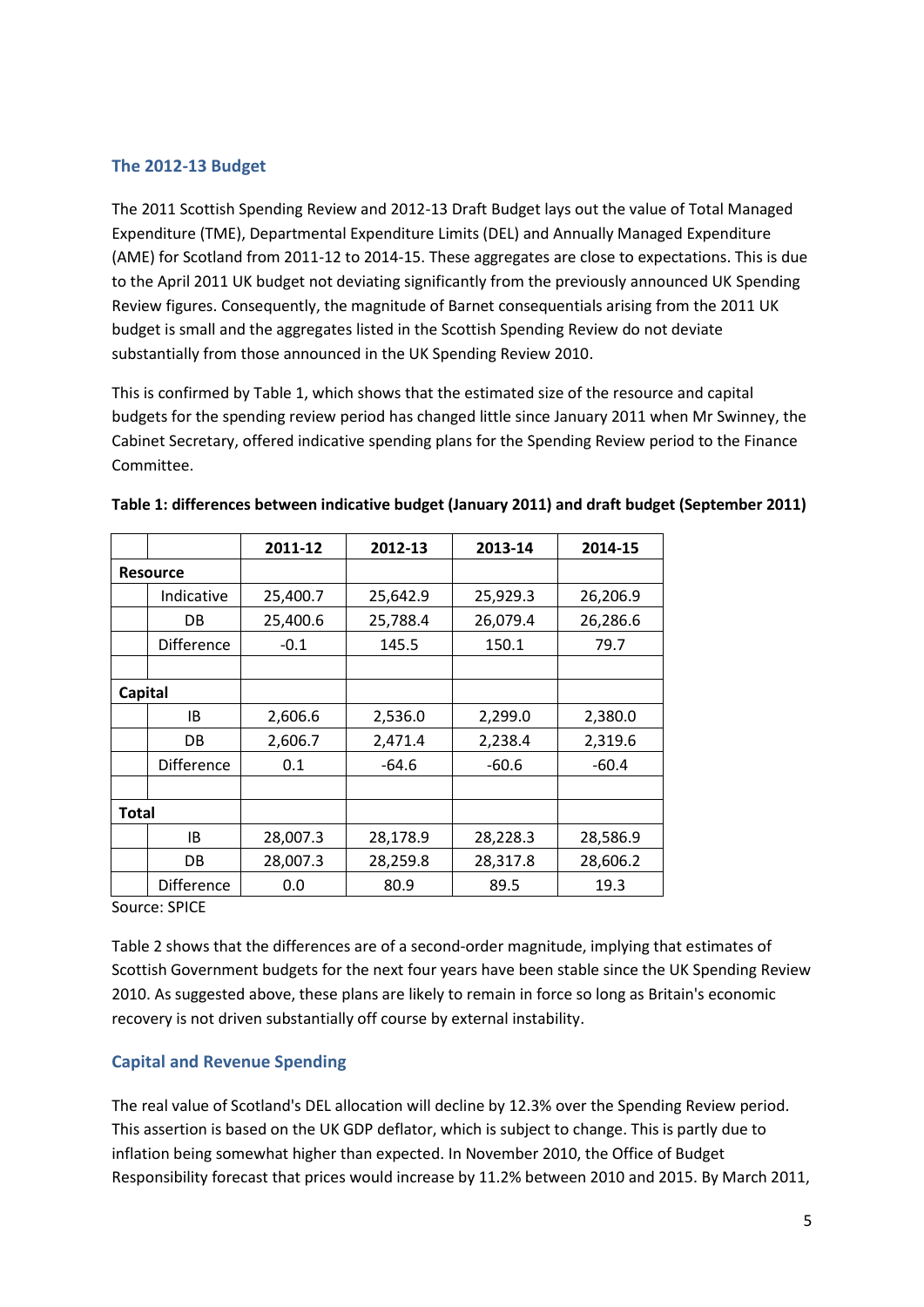its forecast had risen to the 13.3%. These estimates are of very similar magnitude to the estimated real decline in the Scottish DEL allocation. This is consistent with a "flat cash" Scottish budget over the spending review period. And indeed, this is how Mr Swinney framed his indicative spending review proposals to the Finance Committee in January 2011. It is also of relevance to the proposal to freeze public sector pay, since this would hold portfolio budgets constant in cash terms.

The largest part of the real decline is occurring in 2011-12. During the present financial year, the real value of public spending in Scotland will fall by 7%. The remaining 5.3% of the real cuts will be spread from 2012-13 to 2014-15. Though the cuts may be less dramatic in future years, it will become increasingly difficult to find efficiency savings, given that those most easy to achieve will be selected first.

The most dramatic falls will be in the capital budget. The reason for this is due to the Barnett formula. Spending departments in England that are important in the calculation of Barnett consequential have experienced much more severe cuts in their capital budget than in their resource budget. Thus, the Scottish resource DEL is expected to grow in cash terms by 1% between 2010-11 and 2014-15. On the other hand the capital DEL will *fall* in cash terms by 29.6% over the same period.

To partially offset this effect, the Scottish government has decided to switch £200 million per year from resource spending to capital spending. As can be seen from Table 1, this measure will increase public sector capital spending in Scotland by around 8% above what it would otherwise have been. This may well make sense in terms of promoting economic growth in Scotland by improving transport and digital infrastructure. Yet it is not clear from the Draft Budget how precisely this transfer will be implemented.

## <span id="page-5-0"></span>**Annually Managed Expenditure**

One important aspect of the Spending Review is the increase in Annually Managed Expenditure (AME) over the period 2011-12 to 2014-15. AME is that part of spending which cannot be easily planned except on the year-to-year basis. Adjustments to AME are funded separately by the Treasury and have no effect on the DEL settlement. They do count against UK borrowing requirements.

Between 2011-12 and 2014-15 the AME budget increases from £5.6 billion to £6.7 billion. This is a significant contrast with Scottish DEL. It is partly explained by an increase in provision of over £300 million to Scottish Public Pensions Agency which provides pensions to public sector workers in Scotland. There is also a significant increase in the AME budget in the Education and Lifelong Learning Portfolio which has to do with changes in student loan arrangements. A £500 million increase in non-domestic rate income is also encompassed by the AME budget.

## <span id="page-5-1"></span>**Council Tax Freeze**

The council tax freeze will continue to benefit those in the middle of the income distribution and make little difference to poorer or richer households. The distributional aspects of the Council tax freeze - its relative effects on the rich and the poor - have not been commented on in the Draft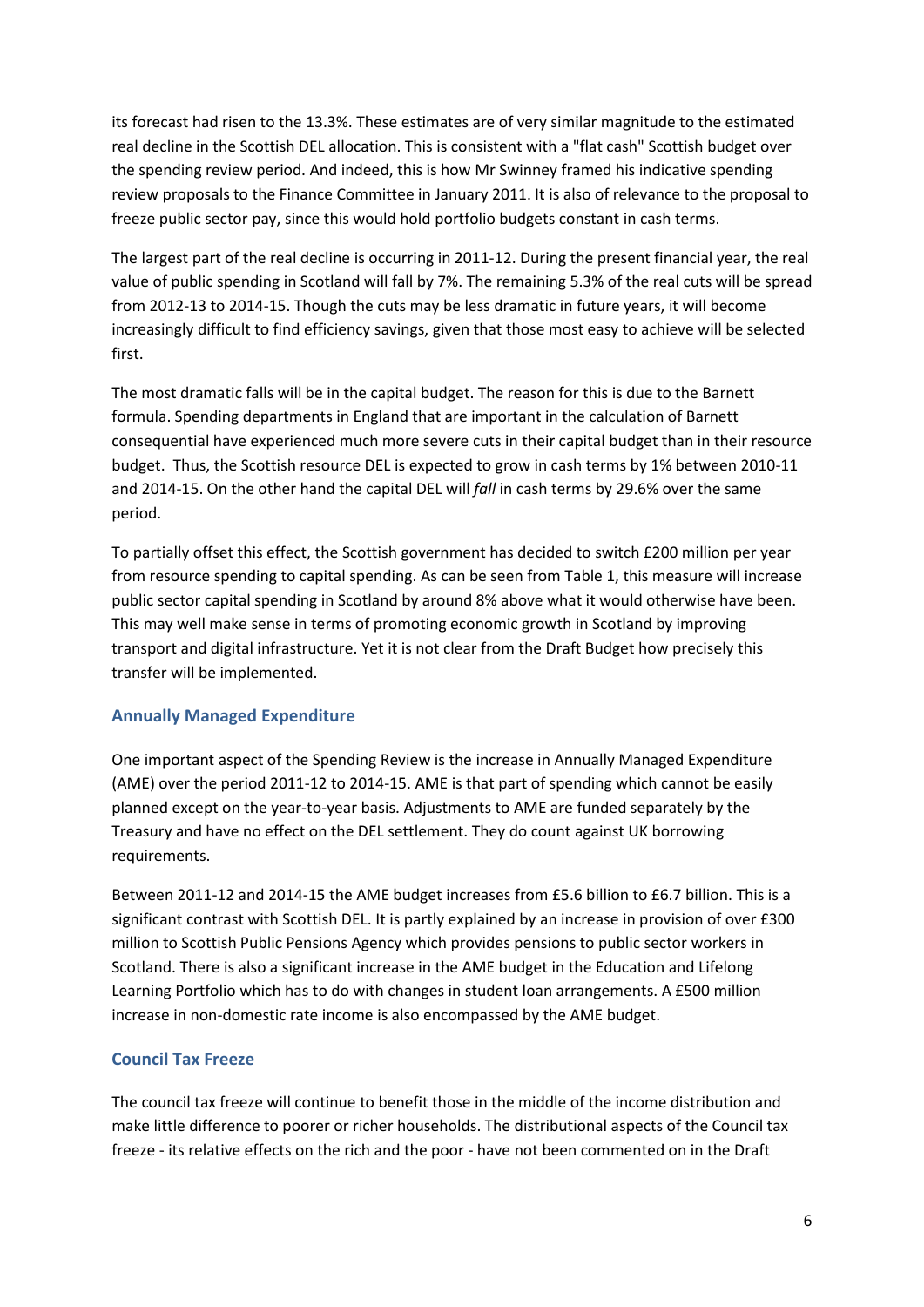Budget. This issue has previously been raised in reports to the Parliament and would seem to be relevant for the Equalities Report.

The Draft Budget does not reference the imminent change in Council Tax Benefit arrangements arising from the UK Welfare Reform Bill. In England, council tax benefit is to be replaced by grants to local authorities in April 2013. In Scotland, the grant will be made to the Scottish Government. The value of the Council Tax Benefit in Scotland in 2009-10 was £368 million. Although this change lo localised rules governing CTB has been criticised, for example by the Institute of Fiscal Studies, nevertheless if it proceeds, it will have significant implications for local authority funding over the course of the spending review period.

## <span id="page-6-0"></span>**Public Sector Pay**

Control over public sector pay continues to be a key part of the budget strategy. The importance of controlling pay is due to its dominant role in the Scottish budget. It is clear that this is the view of the Cabinet Secretary.

*"Pay is a significant issue, given that it accounts for at least 60 per cent of Scottish departmental resource expenditure - in fact, it is the key variable. The pay policy that we will set out will be driven by the budget numbers that we receive. It will be a heavily constrained pay policy. ... I think there will be a loss of public sector employment in the years going forward."*

John Swinney MSP, Cabinet Secretary for Finance and Sustainable Growth, oral evidence to the Scottish Parliament Finance Committee, 18 May 2010 $^3$ 

It is also clear that the current pay policy, which protects low paid workers earning less than £21,000 does have differential effects across the workforce. In the Budget Adviser's report on the 2011-12 Draft Budget, it was argued that a freeze on public sector pay for those earning over £21,000 will mainly benefit relatively poorly paid women and younger people. Pay policy also affects differentials between the private and public sectors. Figure 3 shows the margin between the hourly wage of private sector and public sector workers in Scotland and the UK as a whole in 2010. Thus for example if the going rate in the private sector is £10 per hour and in the public sector is £12 per hour, then the margin in favour of the public sector is 20%. These margins are calculated for each earnings decile. So the calculation is done across the spectrum from the relatively poorly paid to the relatively well-paid. The results are shown in Figure 3.

The figure illustrates a number of points. First, hourly pay in the public sector is higher than that in the private sector right across the hourly earnings distribution. Thus, for example, the hourly wage of those in the lowest 10% of earners in the UK public sector have an hourly wage that is 25% higher than the lowest 10% of earners in the UK private sector. Second, the margin between public and private sector pay only starts to fall at around the seventh income decile. It is those in the public sector with the highest pay that have the lowest margin above their private sector comparators. Third, it is clear that the margin by which hourly wages in the public sector exceeds those in the private sector in Scotland is higher than in the UK as a whole. A market-based conclusion from this

**<sup>.</sup>** 3 http://www.scotland.gov.uk/Publications/2010/07/29082838/18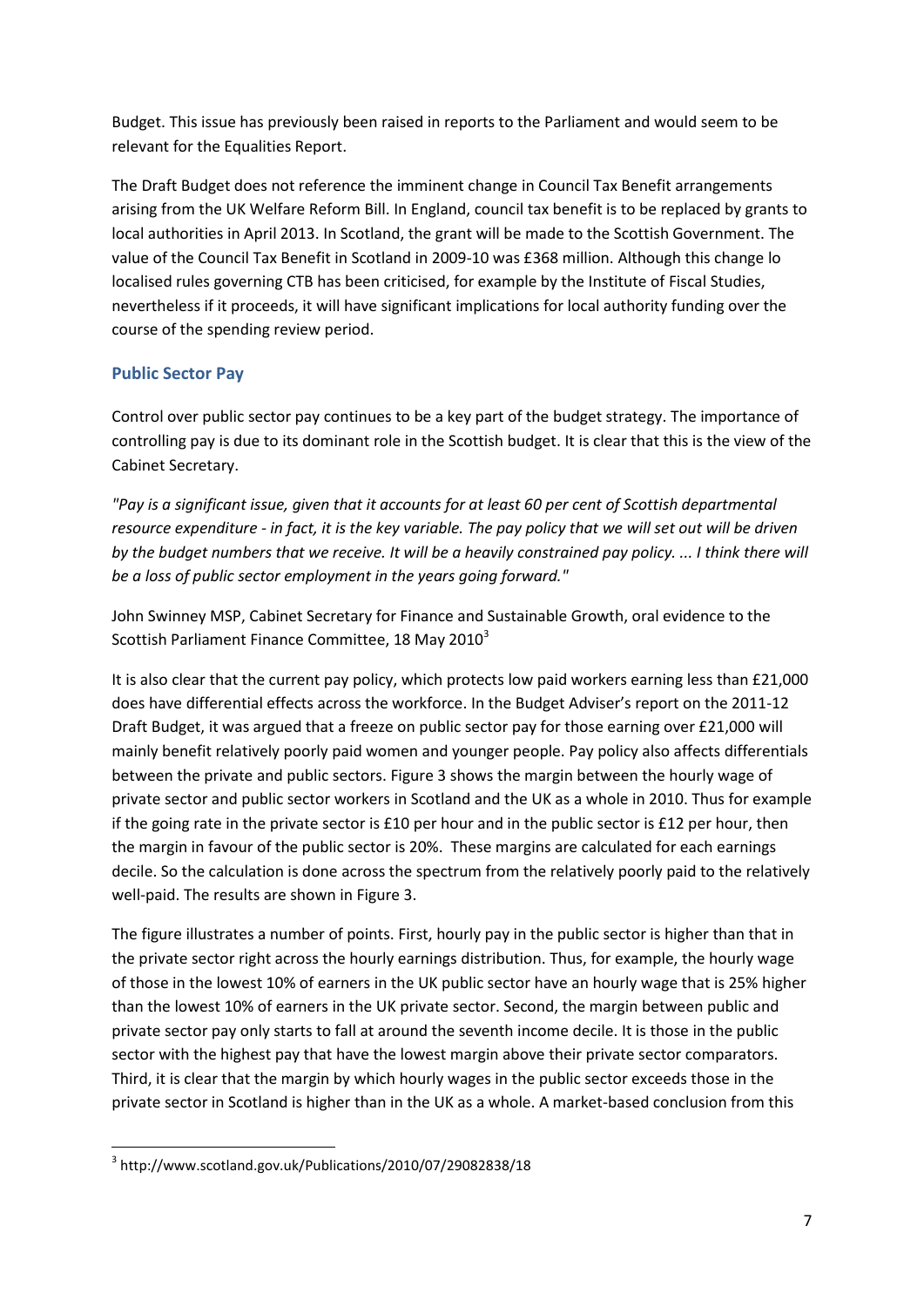finding would be that the productivity of public sector workers must exceed those in the private sector by more in Scotland than in the UK as a whole. If this is not the case, then perhaps public sector workers are earning a "premium" in Scotland relative to those in the private sector. If the latter interpretation is correct, implying a degree of inefficiency in Scotland's public sector, then perhaps existing bargaining arrangements are leading to this outcome. A move towards bargaining at Scottish level might be an appropriate policy response.

![](_page_7_Figure_1.jpeg)

![](_page_7_Figure_2.jpeg)

Source: Annual Survey of Hours and Earnings 2010, Office of National Statistics

The importance of this issue is shown in Table 2, which is drawn from the independent budget review (2010). It firstly shows projections of the reduction in resource DEL that would be available for pay, assuming that the people accounts for 59% of resource DEL. Second, it shows the projected increase in people costs assuming that past trends in pay increases continued. Thus, in 2014-15, the continuation of past trends in pay within the Scottish public sector would have resulted in an increased DEL funding requirement of £2 billion. Clearly, a "pay freeze" consistent with the Cabinet Secretary's current policy will substantially diminish the need for such an increase.

## **Table 2 Projected Changes in Resources Available for Pay (£m)**

| E million, cash terms                                                                                                                                         |        |        |      | 2011-12 2012-13 2013-14 2014-15 |
|---------------------------------------------------------------------------------------------------------------------------------------------------------------|--------|--------|------|---------------------------------|
| Impact of Resource DEL projections on resources available to<br>meet the pay bill. This assumes the pay bill continues to account<br>for 59% of Resource DEL. | $-320$ | $-230$ | -200 | $-260$                          |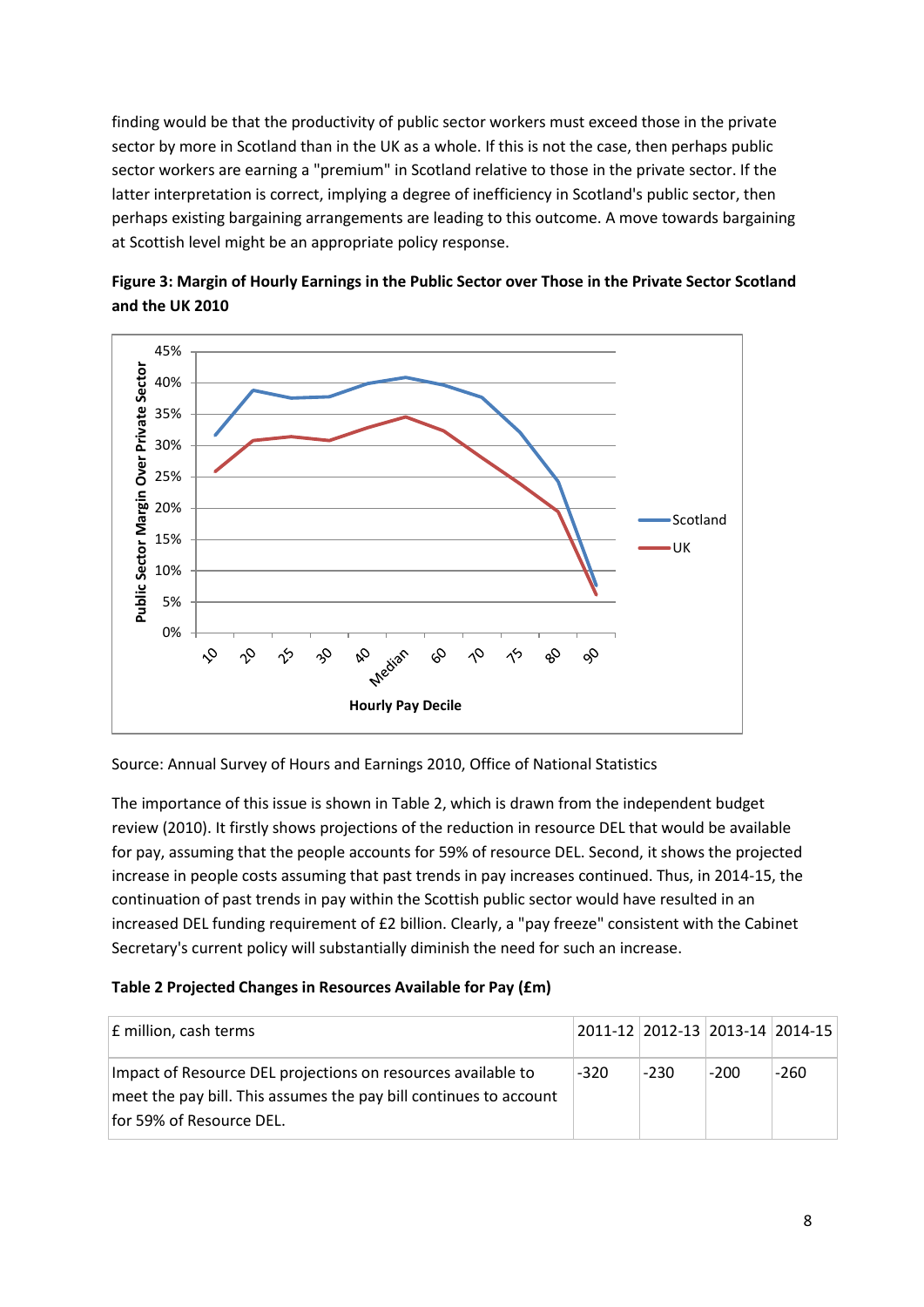| Theoretical pay bill increases, calculated in line with historical | $+420$ | $+900$ | $+1.430$ | $+2.000$ |
|--------------------------------------------------------------------|--------|--------|----------|----------|
| movements                                                          |        |        |          |          |
| Source: Independent Budget Review (2010) <sup>4</sup>              |        |        |          |          |

# <span id="page-8-0"></span>**Public Sector Employment**

it is worth noting that public sector employment is already falling in Scotland. This is shown in Figure 4, which plots indices of employment for the Scottish NHS and Scottish local authorities. The indices take the value 100 in 2008 Q1. Two findings are evident. First employment in both sectors has been falling. In fact the reduction in local authority employment predated the beginning of the recession in 2008. The reduction in NHS employment came later and has been milder than the decline in local authority employment. Second, overall employment in the NHS has grown at a much more rapid pace than in Scotland's local authorities. Employment in the local authority sector is now close to where it was in 1999. These outcomes also reflect the growth in the NHS budget relative to that in local government, particularly in recent years.

![](_page_8_Figure_3.jpeg)

![](_page_8_Figure_4.jpeg)

#### Source: Scottish Government

#### <span id="page-8-1"></span>**Public Sector Pensions**

The Scottish government is to implement the public sector increases in pensions mandated by the UK government. On average, pension contributions will increase by 3.2% over the next three years. The Scottish Government argument is that not to introduce these pension increases would cause cuts in its own budget leading to falls in employment and/or further pressure on public sector wages. It has also been informed by HM Treasury that if it does not introduce the changes, its block

**<sup>.</sup>** 4 <http://www.scotland.gov.uk/Publications/2010/07/29082838/6>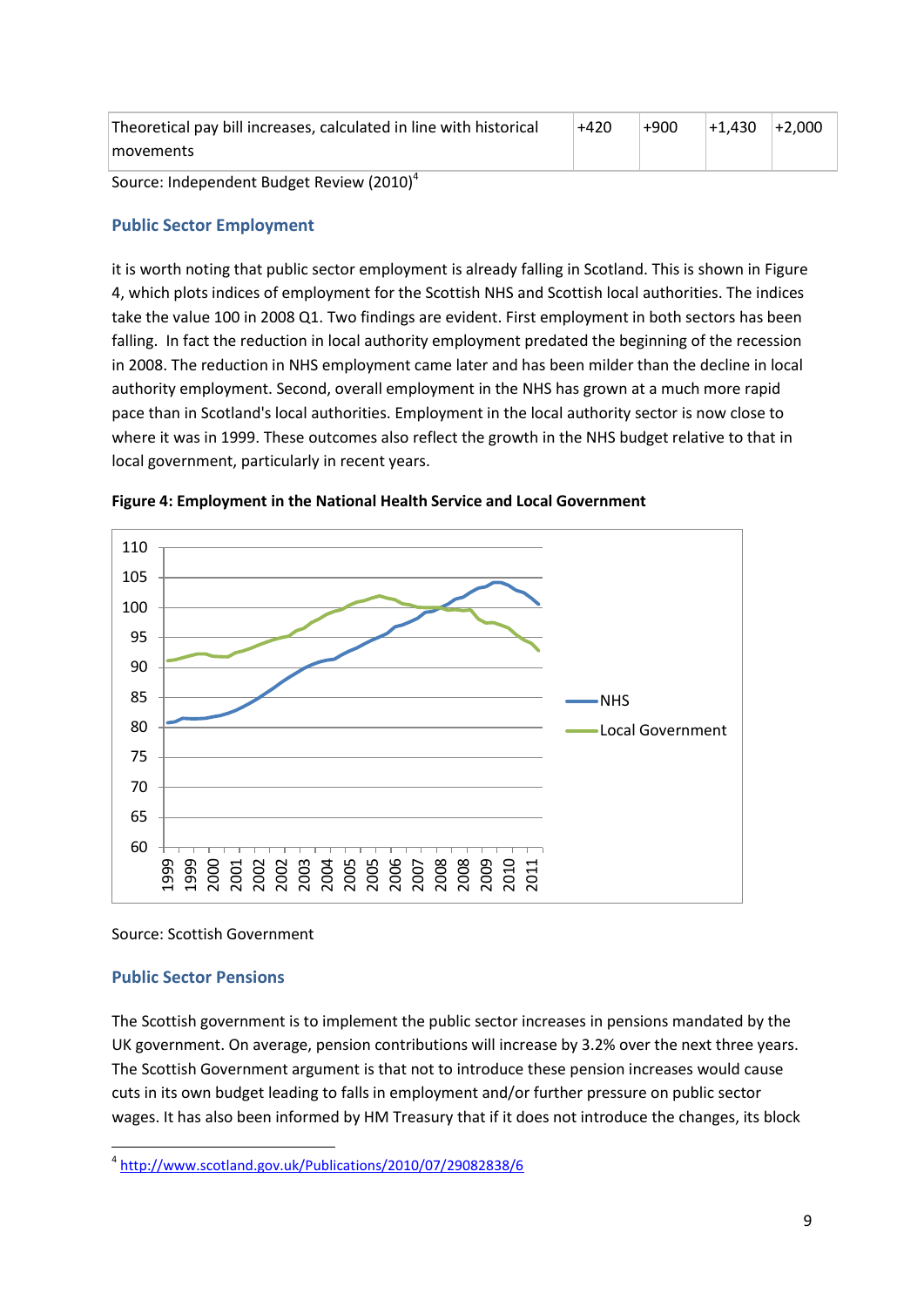grant will anyway be cut. Clearly this is a somewhat unsatisfactory situation. It reinforces the argument that the Scottish Government should be responsible for the pension arrangements of public sector employees in Scotland.

## <span id="page-9-0"></span>**Non-Domestic Rates**

Non-domestic business rates bills are calculated by applying the "non-domestic rating multiplier", also known as the Uniform Business Rate, to the rateable value of the property. The multiplier is increased each year in line with the Retail Price Index. Hence yields tend to increase with prices. In recent years, the Scottish Uniform Business Rate has been harmonised with that in England. This is a policy choice.

The Scottish Government is committed to not raising the business rate poundage in Scotland above that in England during this Parliament. In answer to a parliamentary question, John Swinney, the Cabinet Secretary responded:

*"The Scottish Government is committed to the Scottish poundage rate not rising above the English poundage rate during the current Scottish Parliament. The calculations underpinning the Draft Budget 2011-12, published on 17 November 2010, were based on a then anticipated inflationary uplift in the poundage rate of 2.5 per cent. The UK Government announced on 14 December 2010 that the uplift for the poundage in England would be 4.6 per cent, and this is now the rate used for the Scottish poundage."*

John Swinney, Cabinet Secretary for Finance and Sustainable Growth, Parliamentary Answer, 4th February 2011

This means that local government finance will become increasingly dependent on contributions from non-domestic rate relative to those from council tax. Note however that Scottish Government takes up any shortfall on NDRI receipts. Thus it takes the risk if the receipts do not match the forecast contained in the Spending Review. The burden of funding local government will switch from households towards businesses during the spending review period. This is illustrated in Figure 5, which shows the extent to which revenue from non-domestic rates exceed those from council tax from 2005-06 to the end of the spending review period.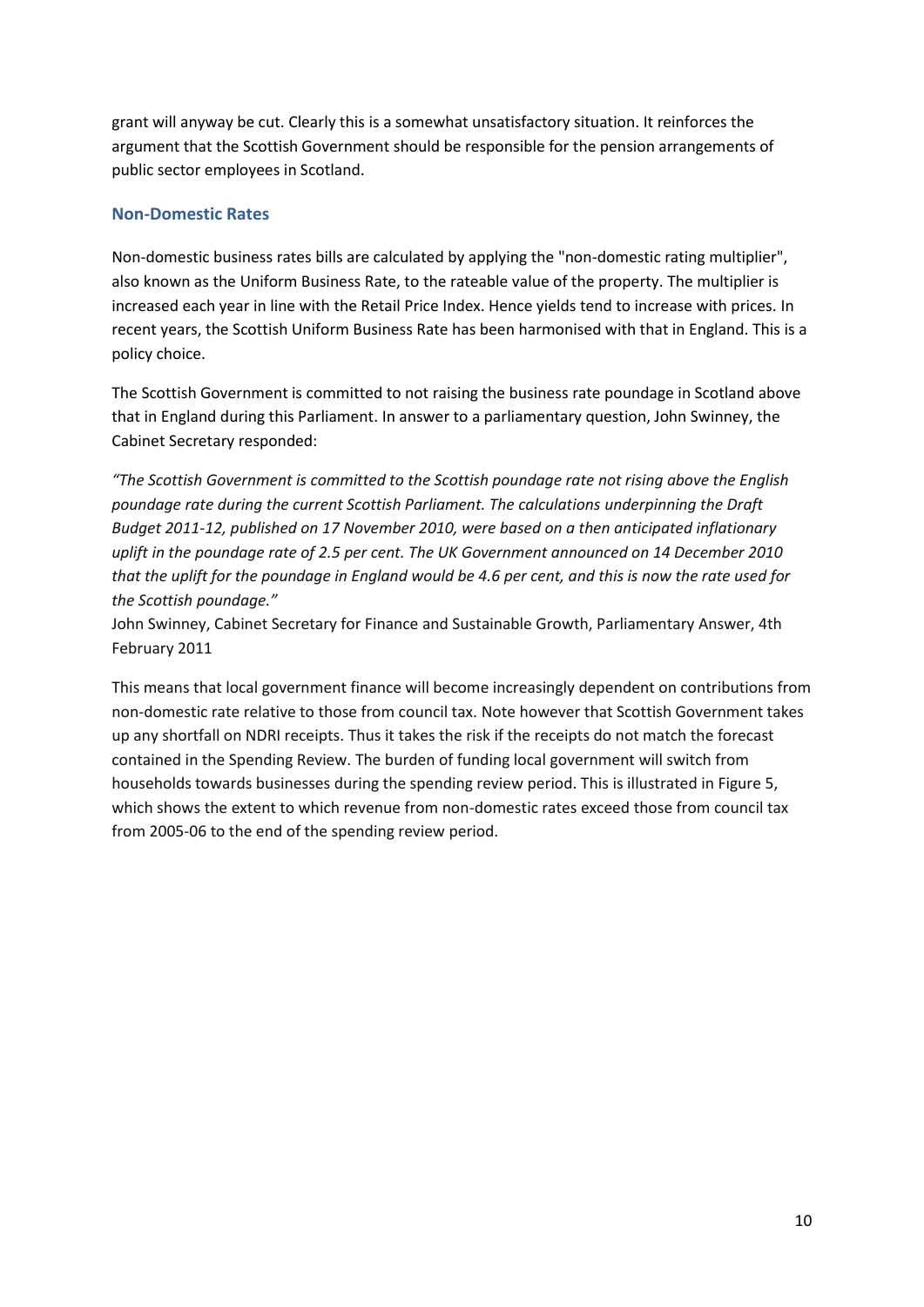![](_page_10_Figure_0.jpeg)

**Figure 5: Difference between Non-Domestic Rate Revenue and Council Tax Revenue, Scotland 2005-06 to 2014-15 (as Per cent of Council Tax Revenue)**

Thus, for example, in 2007-08 non-domestic rate revenue exceeded that from council tax. By 2014- 15, assuming that the Council tax freeze remains in place and therefore that the nominal value of council tax revenue stays profit constant, nondomestic rates will be providing 40% more revenue to local government and will council tax.

This raises a number of issues. Firstly, revenue from nondomestic rates is somewhat less than the estimates of Corporation tax revenue provided by the GERS analysis. Thus in 2009-10 the estimated yield from corporation tax (excluding the North Sea) in Scotland was £2.6 billion while the revenue from non-domestic rates was £1.8 billion. Both are taxes on businesses. Their effect is somewhat different since the yield from corporation tax will be focused on more profitable businesses, while the yield from nondomestic rates is concentrated on those businesses that use valuable properties. Non-lump sum taxes have negative effects on incentives. Therefore both of these are likely to deter business activity.

There is also the traditional public finance argument that taxes have a less distortionary economic impact if the tax base is kept as wide as possible. The switch to increasing dependence on businesses for local government revenue generation and away from households does not seem to accord with this principle.

## <span id="page-10-0"></span>**Climate Change**

In the budget document, spending on climate change is taken as an exemplar of preventative spend. This is different from the usual definition of preventative spend. Some detail on how this will result in lower spend on firefighting services in Scotland would have been useful. It would also be useful to have some evidence of the costs, as well as the benefits of climate change interventions.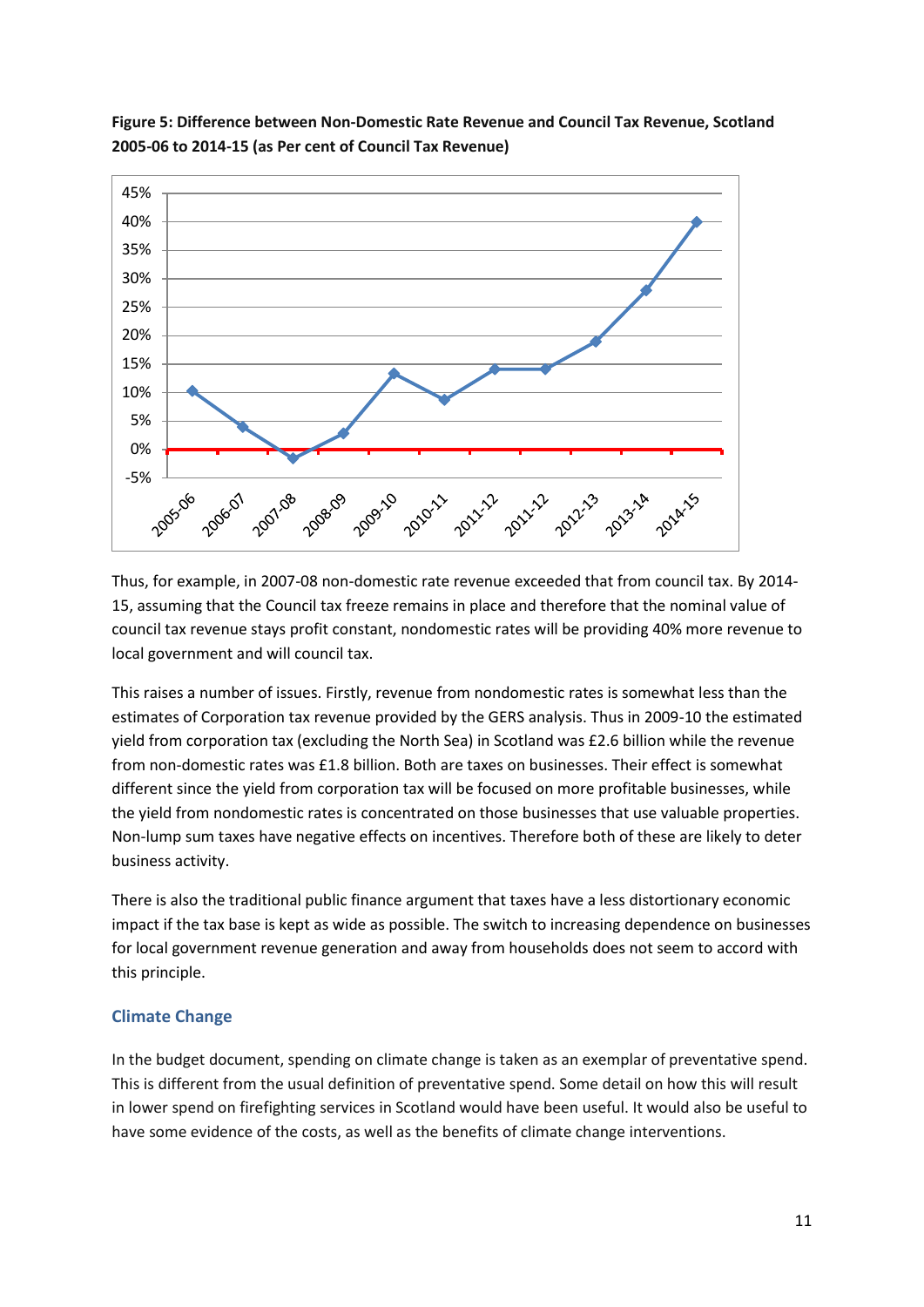### <span id="page-11-0"></span>**Issues Arising from Previous Finance Committee Reports**

This section considers some issues that have previously been raised by the Finance Committee and looks at how they have been addressed in the 2012-13 Draft Budget and Spending Review. Some of these have already been raised in the text, but there are some further issues to discuss.

#### <span id="page-11-1"></span>*Preventative spending*

The budget focused attention on initiatives relating to preventative care which have been highlighted by the Finance Committee during the last Parliament. Spending in this area is projected to increase by some £500 million over the next three years. In particular, programmes involving adult social care, early years intervention and re-offending will be targeted. This does imply shifting resource from "firefighting" services into prevention, though the mechanisms whereby this might happen are not clarified. Together these funds provided over £500 million over the course of the Parliament. This amounts to £167 million per year. This is a rather small share of the overall budget.

What would be useful would be some indication as to what evidence would be necessary to extend preventative budgets and to include them in the "baseline" budget. If preventative spending is effective, then its use will improve the efficiency of public sector delivery in Scotland. The key is to understand what evidence would demonstrate increased efficiency and what process would lead to a shift in budgets towards preventative services and how the Scottish Government might put such a policy change into effect.

#### <span id="page-11-2"></span>*Linkage of budgets to policy priorities and outcomes*

The current budget documents do show an increase in the linkage between resource inputs and hoped for outcomes. Thus this budget has witnessed an increase in the number of specific funds devoted to particular purposes. For example the £250 million Scottish Futures Fund (SFF) will comprise a "Young Scots" fund focusing on sport, enterprise and creativity and additional Sure Start funds. It will also support the development of superfast broadband, energy-efficient homes and low carbon travel. However, the "Futures Fund" title seems to be a wrapper for a disparate group of activities, some of whom also seem likely to appear under the "preventative spending" rubric. With many separate funds being established, there is a danger of double counting.

There is an argument for "ring fenced" funding although the trend in the recent years seems to have been against such initiatives. However, there also has to be a clear understanding of where these targeted funds are intended to lead and what decision process might result in their continuation on the one hand or abandonment on the other.

One of the main arguments against ring fencing is that it reduces local autonomy. If local authorities become even more dependent on central government grants, then Scottish politics become more centralised. Without ring-fencing, the Scottish public has largely to rely on the ex-post analyses of Audit Scotland to establish how resources have been allocated to priorities.

#### <span id="page-11-3"></span>*Budget process timescales*

Following the UK spending review, the Scottish budget last year only covered a single year budget. Mr Swinney published indicative figures in January 2011. But now, with the publication of the spending review, public sector bodies now have a longer time horizon over which to plan their resource and capital spending which must be welcomed.